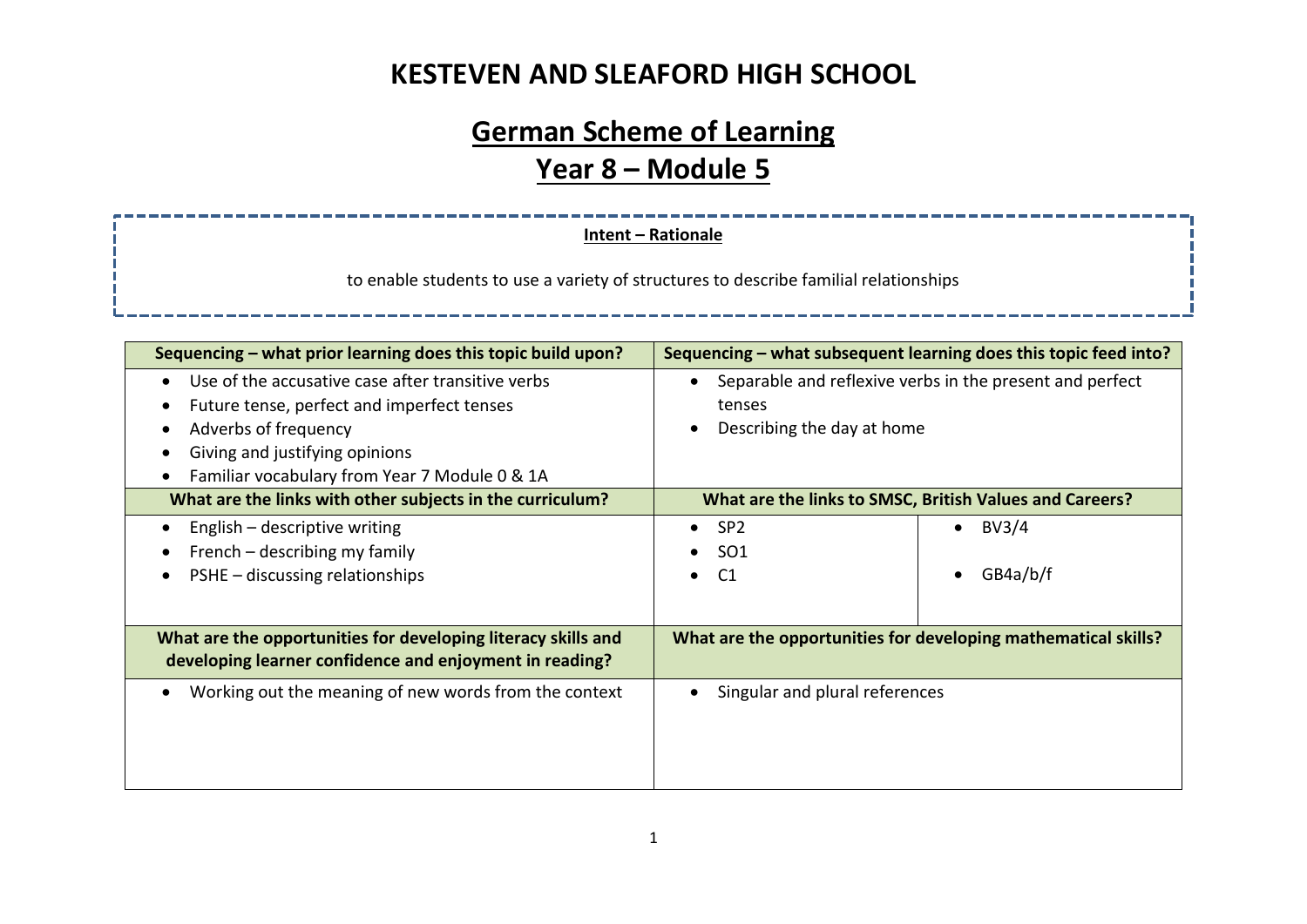#### **Intent – Concepts**

| What knowledge will students gain and what skills will they develop as a consequence of this topic?                  |                                                             |  |  |  |
|----------------------------------------------------------------------------------------------------------------------|-------------------------------------------------------------|--|--|--|
| <b>Know</b>                                                                                                          |                                                             |  |  |  |
| word order rules in main and subordinate clauses                                                                     |                                                             |  |  |  |
| the auxiliary verbs haben, sein & werden                                                                             |                                                             |  |  |  |
| vocabulary for describing family members, relationships with family and recent events undertaken as part of a family |                                                             |  |  |  |
| <b>Apply</b>                                                                                                         |                                                             |  |  |  |
| knowledge about language patterns to new nouns                                                                       |                                                             |  |  |  |
| knowledge about sentence structure to new verbs with future and perfect tenses                                       |                                                             |  |  |  |
| knowledge about logical justification of opinions to describing personalities                                        |                                                             |  |  |  |
| <b>Extend</b>                                                                                                        |                                                             |  |  |  |
| accurate use of the perfect tense with both auxiliary verbs                                                          |                                                             |  |  |  |
| word order knowledge to include subordinate clauses                                                                  |                                                             |  |  |  |
|                                                                                                                      |                                                             |  |  |  |
| What subject specific language will be used and developed in this topic?                                             | What opportunities are available for assessing the progress |  |  |  |
|                                                                                                                      | of students?                                                |  |  |  |
| Adjective ending                                                                                                     | Written description of a family member's appearance         |  |  |  |
| Main and subordinate clause                                                                                          | and personality                                             |  |  |  |
| Regular and irregular verbs                                                                                          | Written description of relationships with different         |  |  |  |
| Adverbs of frequency                                                                                                 | family members and the chores each person does              |  |  |  |
| The perfect tense                                                                                                    | Writing about recent activities undertaken as part of a     |  |  |  |
|                                                                                                                      | family                                                      |  |  |  |
|                                                                                                                      | Short listening and reading tasks for assimilation of       |  |  |  |
|                                                                                                                      | vocabulary and grammatical structures                       |  |  |  |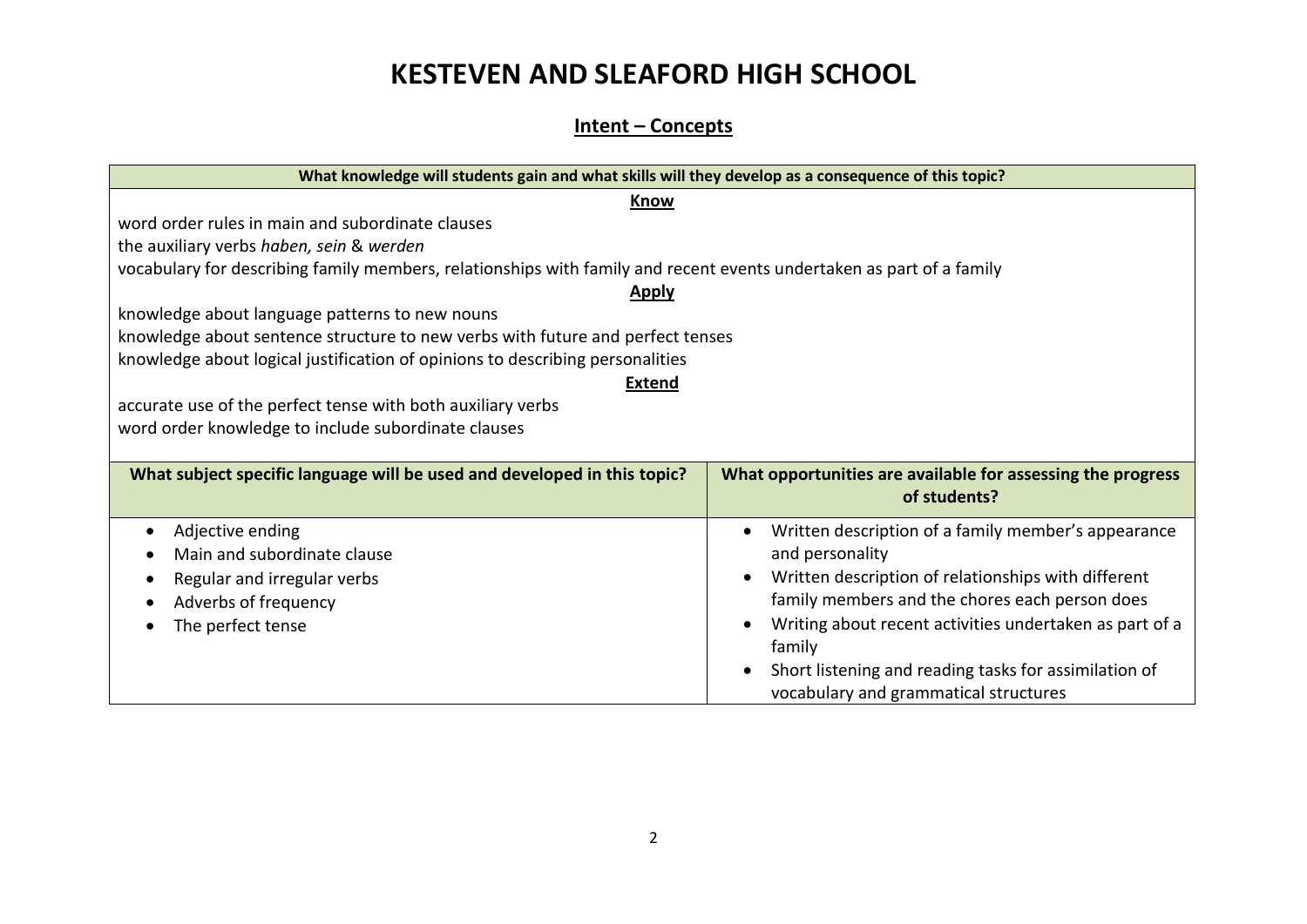| <b>Lesson title</b> | <b>Learning challenge</b>                                                                                                                                                      | <b>Higher level challenge</b>                                                                                                          | <b>Suggested activities and resources</b> |
|---------------------|--------------------------------------------------------------------------------------------------------------------------------------------------------------------------------|----------------------------------------------------------------------------------------------------------------------------------------|-------------------------------------------|
| Wie siehst du aus?  | Recall of vocabulary from Year<br>7 Module 0<br>Working out the meaning of<br>new vocabulary from a picture<br>Use of basic adjectives to<br>describe a person's<br>appearance | Explaining why adjective<br>endings are added to colours<br>for eyes and hair                                                          |                                           |
| Wie bist du?        | Recall of vocabulary from Year<br>7 Module 1A<br>Recall of adverbs of frequency<br>from Year 7 Module 2A                                                                       | Developing answers beyond<br>basic sentences<br>Word order rules after<br>subordinating conjunctions                                   |                                           |
| Zu Hause            | Describing relationships with<br>family<br>Describing chores each person<br>does at home                                                                                       | Describing relationships with<br>friends<br>Working out the meaning of a<br>new modal verb<br>Describing an ideal / worst<br>home life |                                           |